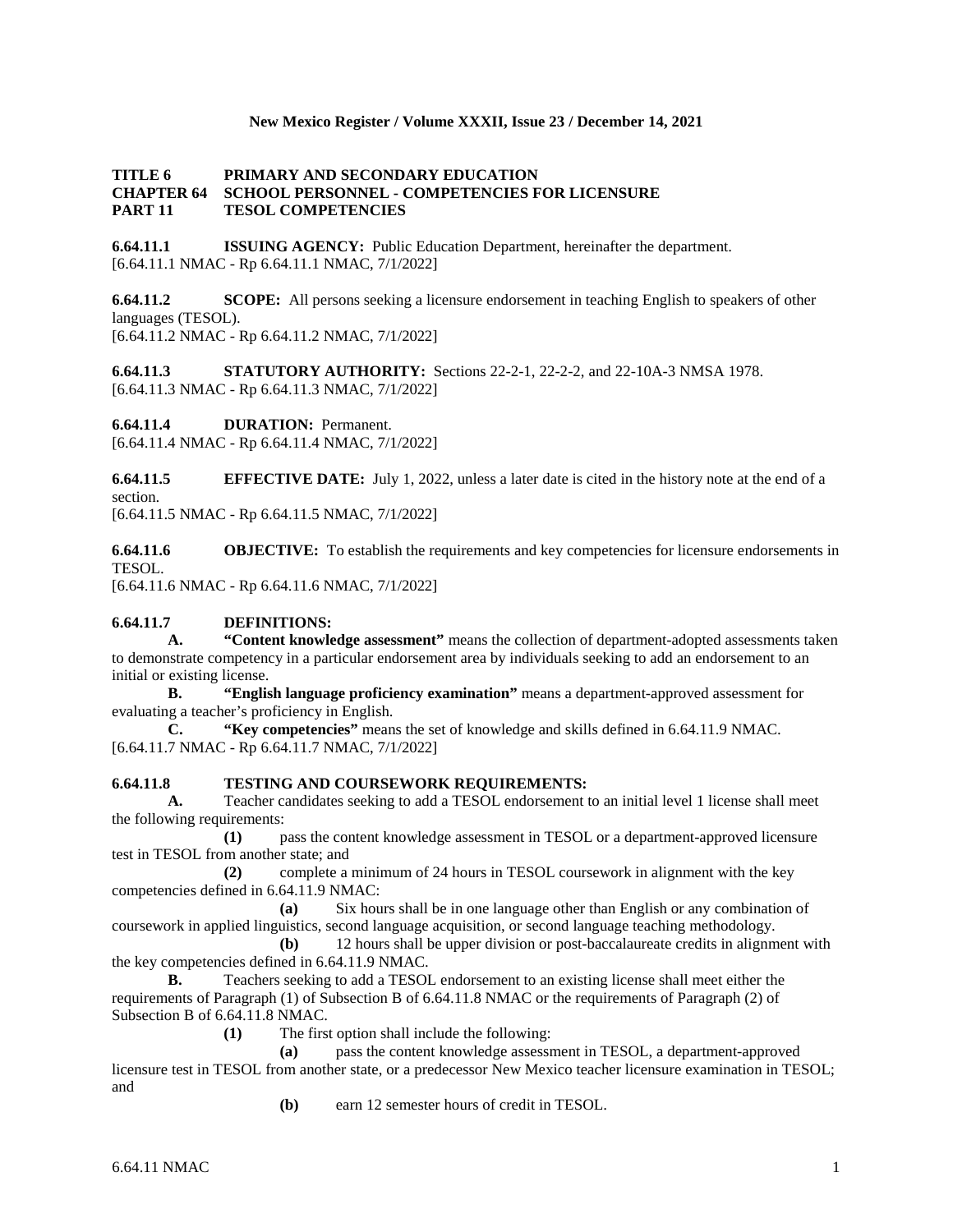**(i)** Six hours shall be in one language other than English or any combination of coursework in applied linguistics, second language acquisition, or second/foreign language teaching methodology.

**(ii)** Six hours shall be upper division or post-baccalaureate credits in alignment with the key competencies defined in 6.64.11.9 NMAC.

**(2)** The second option shall include the following: earn a minimum of 24 semester hours of credit in TESOL in alignment with the key competencies defined in 6.64.11.9 NMAC.

**(a)** Six hours shall be in one language other than English or any combination of coursework in applied linguistics, second language acquisition, or second/foreign language teaching methodology.

**(b)** 12 hours shall be upper division or post-baccalaureate credits in alignment with the key competencies defined in 6.64.11.9 NMAC.

**C.** Licensed teachers with TESOL certification from the national board for professional learning standards shall pass the content knowledge assessment in TESOL or a department-approved licensure test in TESOL from another state.

**D.** Teachers with a reciprocal license from a country outside the United States shall meet the following testing and coursework requirements:

- **(1)** pass the content knowledge assessment in TESOL;
- **(2)** earn a minimum of 24 semester hours of credit in TESOL; and

**(3)** pass an English language proficiency examination.

**E.** Teacher candidates seeking to waive credit hours in one language other than English shall provide documentation that the candidate:

- **(1)** has passed the language proficiency examination(s) for bilingual education in Spanish; or
- **(2)** has passed the language proficiency examination for any language other than English; or
- **(3)** holds a Native American language and culture certification pursuant to 6.63.14 NMAC;

or

**(4)** holds a New Mexico diploma of excellence with the state seal of bilingualism-biliteracy in a language other than English or its equivalent from another state; or

**(5)** holds either a bachelor of arts or science degree, master of arts or science degree, or doctorate degree in a language other than English from an accredited college or university outside the United States. [6.64.11.8 NMAC - Rp 6.64.11.8 NMAC, 7/1/2022]

## **6.64.11.9 COMPETENCIES FOR ENTRY-LEVEL TESOL TEACHERS:**

**A.** New Mexico TESOL teachers shall draw on their knowledge of human development as mediated by language and culture and their relationships with students to understand their students' knowledge, skills, interests, aspirations, and values.

**(1)** The teacher shall recognize and accept the student's primary or home language as a valid system of communication.

**(2)** The teacher shall know the effects of cultural and social variables on the students' general level of development and socialization.

**(3)** The teacher shall understand the cultural, linguistic, and societal factors that contribute to the lifestyles of various peoples which determine both their uniqueness and their interrelationships in a pluralistic society.

**(4)** The teacher shall know about differentiation of learning and be able to access resources and facilitate inclusive learning for all students, including English language learners.

**B.** New Mexico TESOL teachers shall draw on their knowledge of language acquisition and language development to understand the process by which students learn both their first and second languages and additional languages.

**(1)** The teacher shall have knowledge of first and second language acquisition and language development, including:

- **(a)** developmental stages;
- **(b)** variability in learners' language;
- **(c)** the role of input and attitudes;
- **(d)** learning styles and strategies;
- **(e)** language transfer; and
- **(f)** the differences between academic, social, and instructional language.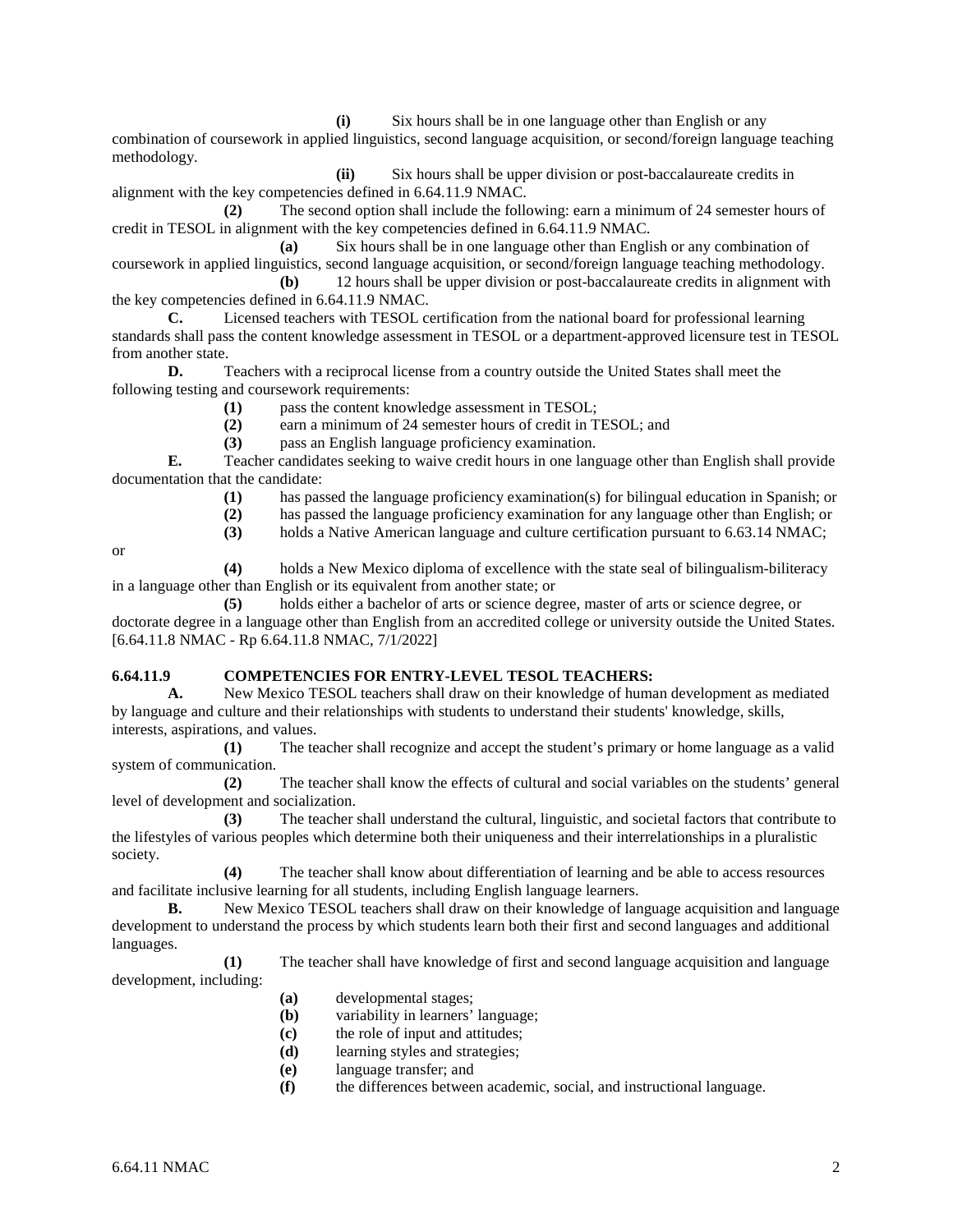**(2)** The teacher shall demonstrate knowledge of receptive and expressive language through the four domains of language: speaking, listening, reading, and writing.

**(3)** The teacher shall have knowledge of language universals and shall be able to apply knowledge of phonology, morphology, syntax, semantics, and pragmatics.

**(4)** The teacher shall understand the integrated nature of cognitive and affective language development.

**(5)** The teacher shall respect vernaculars, including social and regional varieties of English.

**(6)** The teacher shall respect the students they are serving.

**C.** New Mexico TESOL teachers shall be knowledgeable about and sensitive to the dynamics of culture in general, and to their students' cultures in particular. This shall enable the teacher to structure a successful academic experience for students using culturally and linguistically responsive instruction.

**(1)** The teacher shall recognize the funds of knowledge students bring to the classroom and regards the linguistic, cultural, experiential, and social-emotional experiences of each student as assets.

**(2)** The teacher shall recognize and respect the culture, history, and contributions of each student's ancestry.

**(3)** The teacher shall model the value of cultural diversity and validate the contemporary life styles of diverse cultural groups.

**D.** New Mexico TESOL teachers shall be models of language proficiency and draw on comprehensive command of subject matter, of language(s) of instruction and their relationship to each other to establish goals, design curricula and instruction, and facilitate student learning.

**(1)** The teacher shall demonstrate proficiency in English literacy at a level commensurate with the teacher's role as a language model.

**(2)** The teacher shall have knowledge of the nature of the English language and demonstrate knowledge of English phonology, morphology, syntax, semantics, and pragmatics.

**(3)** The teacher shall have knowledge of the department-approved English language development standards and be able to use them in instruction.

**(4)** The teacher shall understand and apply second language acquisition theories and methods for teaching speaking, listening, reading and writing.

**(5)** The teacher shall know how to set expectations for language use based on students' developing English proficiency levels.

**(6)** The teacher shall use a variety of strategies to help students listen, read, comprehend, and produce oral and written output in English.

**(7)** The teacher shall demonstrate knowledge of the English language development instructional component of bilingual education.

**E.** New Mexico TESOL teachers shall use a variety of approaches that allow students to confront, explore, and understand important and challenging concepts, topics, and issues in meaningful ways. The teacher shall provide multiple paths to help students develop language proficiency and strengthen understanding of the pertinent disciplines. The teacher shall effectively use the English language to enhance subject-matter learning.

**(1)** The teacher shall develop a large repertoire of active teaching and learning strategies appropriate to distinct learning styles and developmental levels of students, including English language learners. **(2)** The teacher shall develop a knowledge base and teaching strategies related to the basic

elements and methodologies appropriate to the development of literacy and content area knowledge.<br>(3) The teacher shall demonstrate an ability to utilize innovative, communical

**(3)** The teacher shall demonstrate an ability to utilize innovative, communicative-based teaching techniques to enhance the language acquisition process.

**(4)** The teacher shall select, adapt, create, and use rich and varied age-appropriate instructional resources that meet the development needs of students.

**(5)** The teacher shall know procedures for identifying biases and deficiencies in existing curriculum and strategies to modify it to address student linguistic, cultural, and developmental needs.

**(6)** The teacher shall know strategies to develop, acquire, adapt, and evaluate materials appropriate to the English language program.

**(7)** The teacher shall explore, evaluate, and use technology including applications, tools, educational software, and assorted documentation for culturally and linguistically diverse students.

**(8)** The teacher shall create a secure learning environment that establishes a caring, inclusive, safe, and linguistically and culturally rich community of learners where students take intellectual risks and work both independently and collaboratively.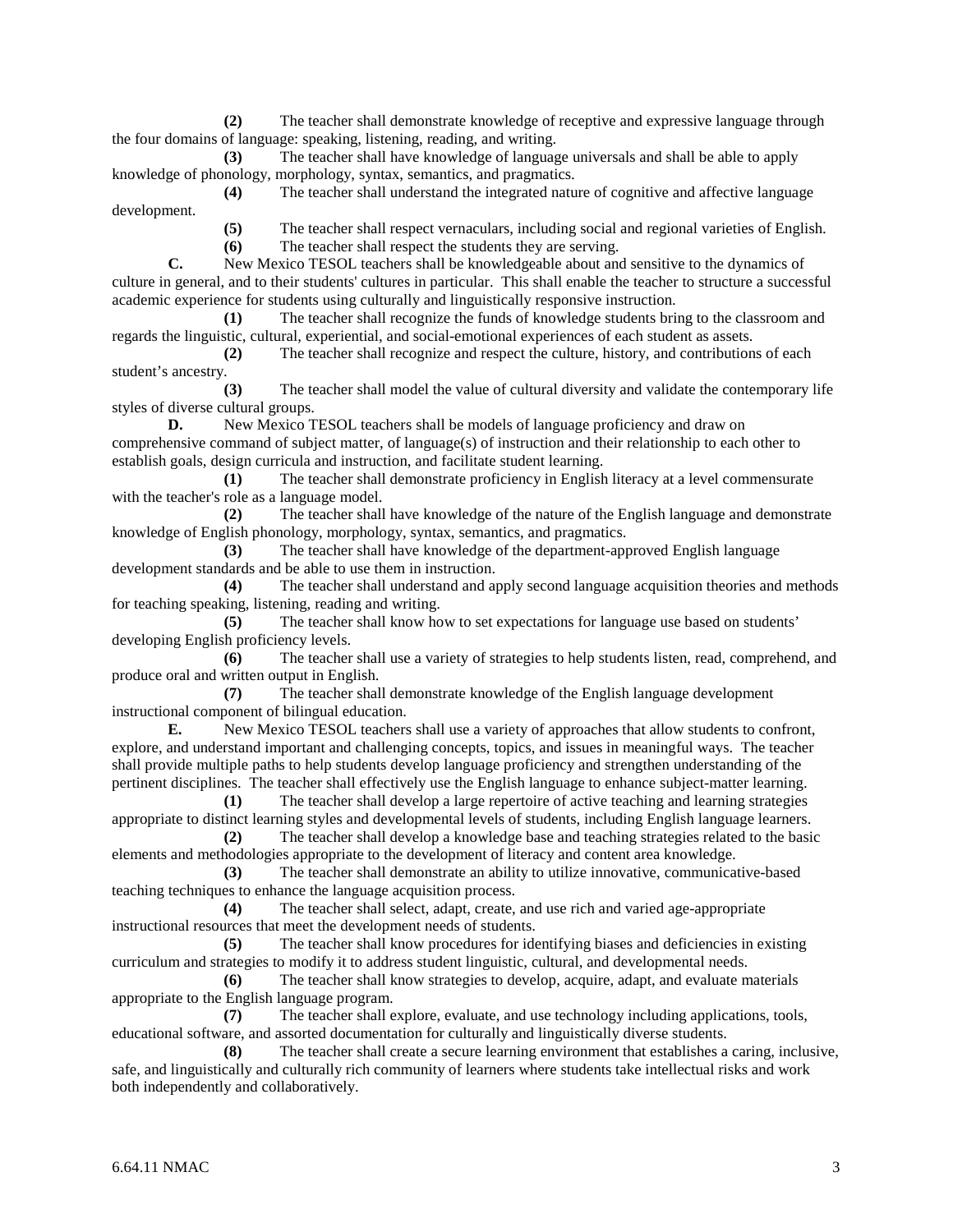**(9)** The teacher shall demonstrate knowledge of and apply culturally and linguistically responsive management techniques appropriate to classrooms.

**(10)** The teacher shall create a climate of high expectations for all students, including English language learners.

**(11)** The teacher shall create a secure learning atmosphere that leads to a low affective filter in order to facilitate a risk-taking environment.

**(12)** The teacher shall create meaningful curricula with materials and activities that foster critical thinking skills.

**F.** New Mexico TESOL teachers shall employ a variety of assessment methods to obtain useful information about student learning and development to inform instruction and to assist students in reflecting on their own progress.

**(1)** The teacher shall understand the principles and theories of second language assessment.

**(2)** The teacher shall be able to administer language assessments, interpret results, and incorporate them into instruction.

**(3)** The teacher shall recognize potential linguistic and cultural biases in assessment instruments including standardized tests.

**(4)** The teacher shall utilize alternative assessment measures including portfolio and authentic assessments.

**G.** New Mexico TESOL teachers shall regularly analyze, evaluate, and strengthen the effectiveness and quality of their practice.

**(1)** The teacher shall develop the ability to self-monitor and self-reflect on teaching strategies, value systems, and beliefs as they relate to students and seeks opportunities to strengthen these skills.

**(2)** The teacher shall continuously assesses and adjust his or her own language usage in the classroom in order to maximize student comprehension and verbal participation.

**H.** New Mexico TESOL teachers shall create partnerships with families that enhance the educational experience of students.

**(1)** The teacher shall demonstrate the ability to guide families to be active participants in their child's education.

**(2)** The teacher shall develop the ability to identify and utilize available community resources.

**(3)** The teacher shall demonstrate the ability to involve families within the school environment.

**I.** New Mexico TESOL teachers shall contribute to the growth and development of their colleagues, their school, and the advancement of knowledge in their field.

**(1)** The teacher shall demonstrate awareness of the need to actively seek and participate in professional growth activities for English language learners (e.g. workshops, coursework, and research).

**(2)** The teacher shall demonstrate knowledge of the legal obligations concerning the education of identified English language learners in New Mexico and in the United States.

**(3)** The teacher shall demonstrate knowledge of the different theories and philosophies related to English language learner programs.

**(4)** The teacher shall demonstrate knowledge of the history of English language learner programs in New Mexico and the United States.

**(5)** The teacher shall demonstrate knowledge of the importance of advocating for English language learner programs with parents, families, community members, teachers, support staff, and administrators.

**(6)** The teacher shall demonstrate knowledge of current trends related to the education of culturally and linguistically diverse students.

**(7)** The teacher shall demonstrate knowledge of the ability to collaborate with all other education professionals.

[6.64.11.9 NMAC - Rp 6.64.11.9 NMAC, 7/1/2022]

**6.64.11.10 IMPLEMENTATION:** Institutions of higher education that prepare teachers shall deliver the key competencies in a department-approved endorsement program within a range of 24 to 36 semester hours of credit. For persons with secondary and pre K-12 licenses, a minimum of 12 semester hours must be upper division credit.

[6.64.11.10 NMAC - Rp 6.64.11.10 NMAC, 7/1/2022]